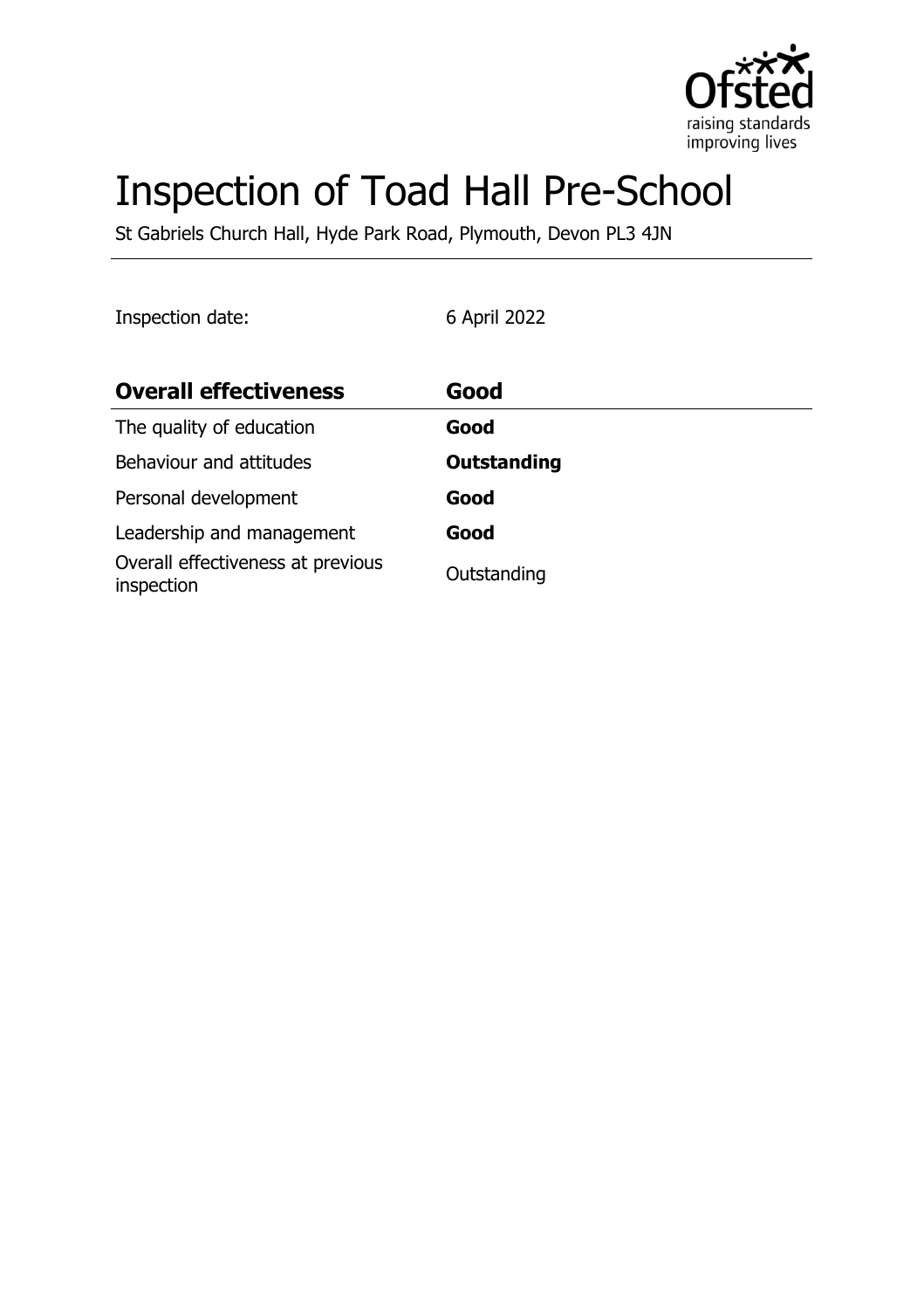

# **What is it like to attend this early years setting?**

#### **The provision is good**

Children show excitement when they attend this pre-school and settle immediately. Friendly and nurturing staff greet children warmly and listen to their experiences from home. Children feel exceptionally safe and secure. They enjoy close interactions with staff, such as cuddles and responsive conversations.

Children behave exceptionally well. They are respectful to adults, peers and the environment. Children demonstrate highly positive attitudes to learning and show an eagerness to join in with all activities. They are extremely motivated and display high levels of curiosity. Children use specific dolls during circle time to help them talk about their feelings and those of others. They are very independent and plan which activities they will play with. Afterwards, they hang pictures below their laminated name of the activities they have engaged with. At circle time, children talk about what they have learned.

Staff know children well and plan activities that all children will enjoy and achieve in, including those with special educational needs and/or disabilities. For instance, children retell familiar stories and act out narratives using related props to support their language skills effectively. In the 'discovery area', children use plastic knives and forks to cut up dough. This helps to prepare them with the necessary physical and independence skills before moving on to school. Children make good progress in their learning.

#### **What does the early years setting do well and what does it need to do better?**

- $\blacksquare$  Children develop a good understanding of mathematics. Staff encourage them to count buttons to represent 'chocolate chips' and place them onto laminated cookie pictures. Children learn to use one number name for each button and match the quantity to the number correctly.
- $\blacksquare$  Partnerships with parents are effective. Parents comment that their children enjoy coming to the pre-school and know how to support their learning at home. For example, children can borrow books from the pre-school to share at home to support their early reading skills.
- $\blacksquare$  Staff plan specific group times where children can learn new knowledge with their key person. Children learn about healthy and not-so healthy foods. Staff talk to them about how lots of sugar can make them feel tired and result in a lack of energy. They encourage children to drink lots of water to prevent dehydration. Children learn about oral health and practise brushing plastic teeth on a mouth replica.
- $\blacksquare$  Children enjoy engaging in the wide range of activities. They pretend to bake cupcakes in the role-play bakery. Children use recipe books to look at the ingredients and decide how long to 'bake' these for. Outside, children teach staff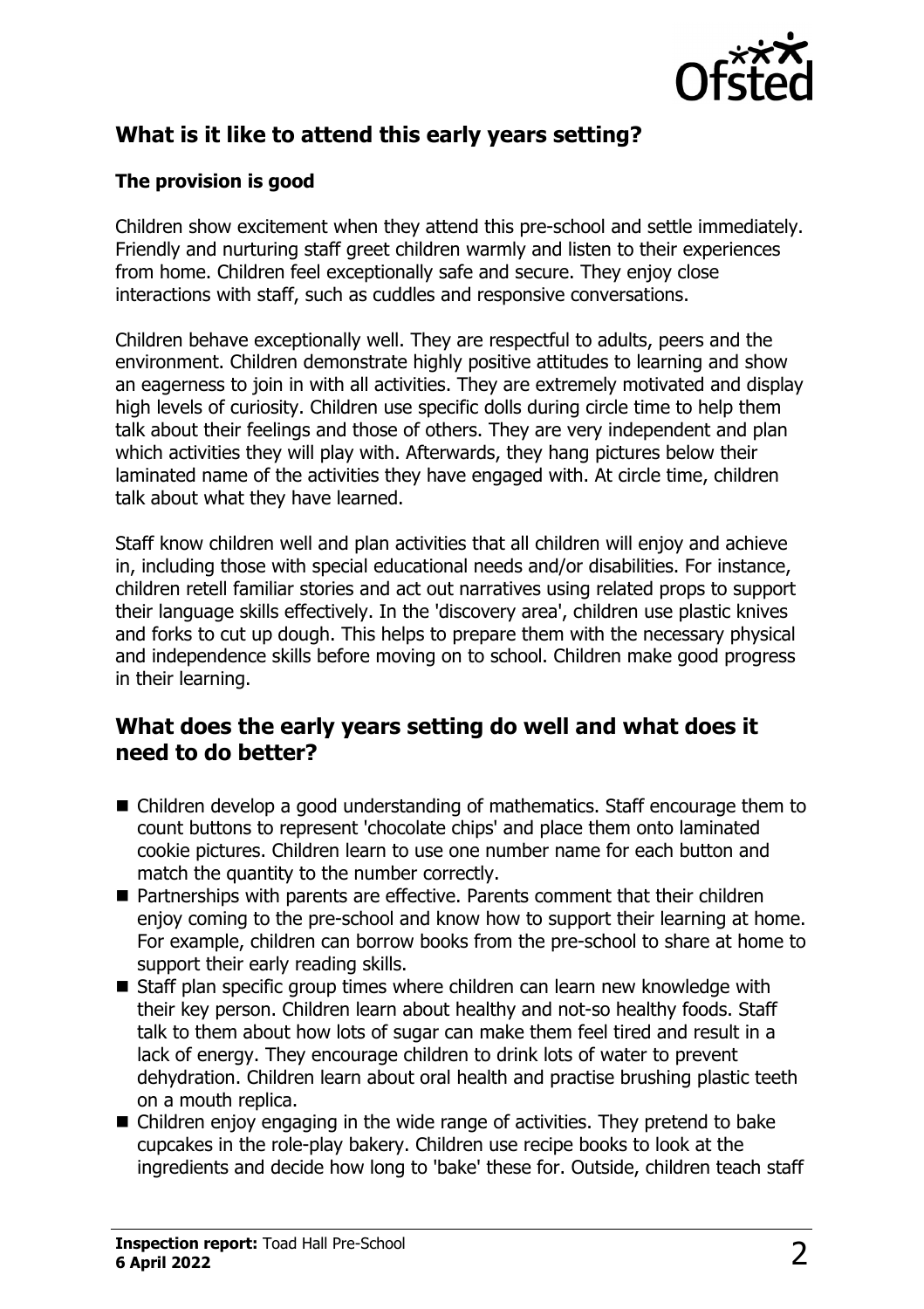

how to hula-hoop. However, staff teaching does not consistently meet children's individual needs, particularly during free play, to help them make even more progress in their learning.

- Overall, children have good opportunities to be physically active. They can play outdoors and use the large climbing apparatus indoors. Although staff plan some group physical activities indoors, children spend considerable amounts of time sitting down completing adult-led activities. As a result, children sometimes lose engagement and concentration in their learning.
- $\blacksquare$  The special educational needs coordinator devises clear strategies alongside the key person to ensure children receive effective support. They liaise closely with other professionals to provide the best support available for all children. Regular meetings with parents and external agencies ensure a consistent two-way flow of information.
- Children learn about letter sounds during activities. At group times, children pass around a small beanbag and identify which items they can see and the initial sound it makes, such as 'w' for 'waffle' and 'Wednesday'. During free play, children form letters in coloured rice and identify their names during selfregistration. This helps to support their literacy skills.
- $\blacksquare$  The manager and staff attend regular training to keep their knowledge updated so that it benefits children. Recent training around communication has enabled staff to provide children with specific interaction programmes to encourage their language development.
- Children have high levels of confidence. Staff have implemented 'wow' certificates for parents to complete at home. Children bring these into the preschool to share with staff and peers alike and talk about their achievements.

# **Safeguarding**

The arrangements for safeguarding are effective.

The premises are secure. Entrances and exits remain locked during the hours of operation to ensure children's safety. The pre-school has good links with the local police patrol officer who occasionally comes in to meet the children. The manager and staff have a good understanding of child protection and can identify when a child may be at risk of harm. They are confident in the procedures to take should they have any concerns about the children in their care. All staff hold valid paediatric first-aid certificates to enable them to carry out medical treatment where necessary.

## **What does the setting need to do to improve?**

#### **To further improve the quality of the early years provision, the provider should:**

 $\blacksquare$  ensure staff teaching meets children's individual next steps, particularly during free play and when outdoors, to help children make even more progress in their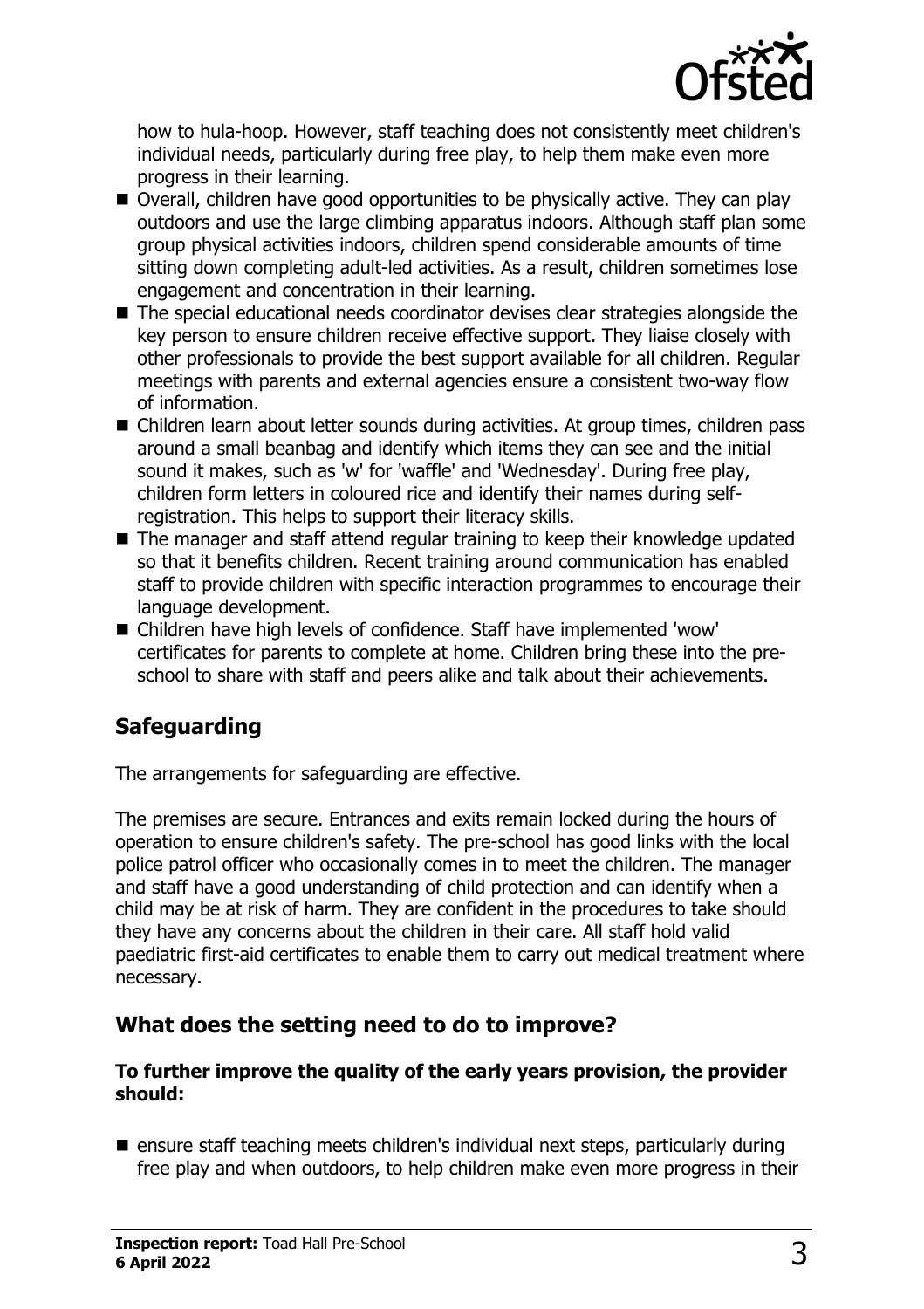

learning

 $\blacksquare$  adapt routines so children have more time to be actively engaged in learning.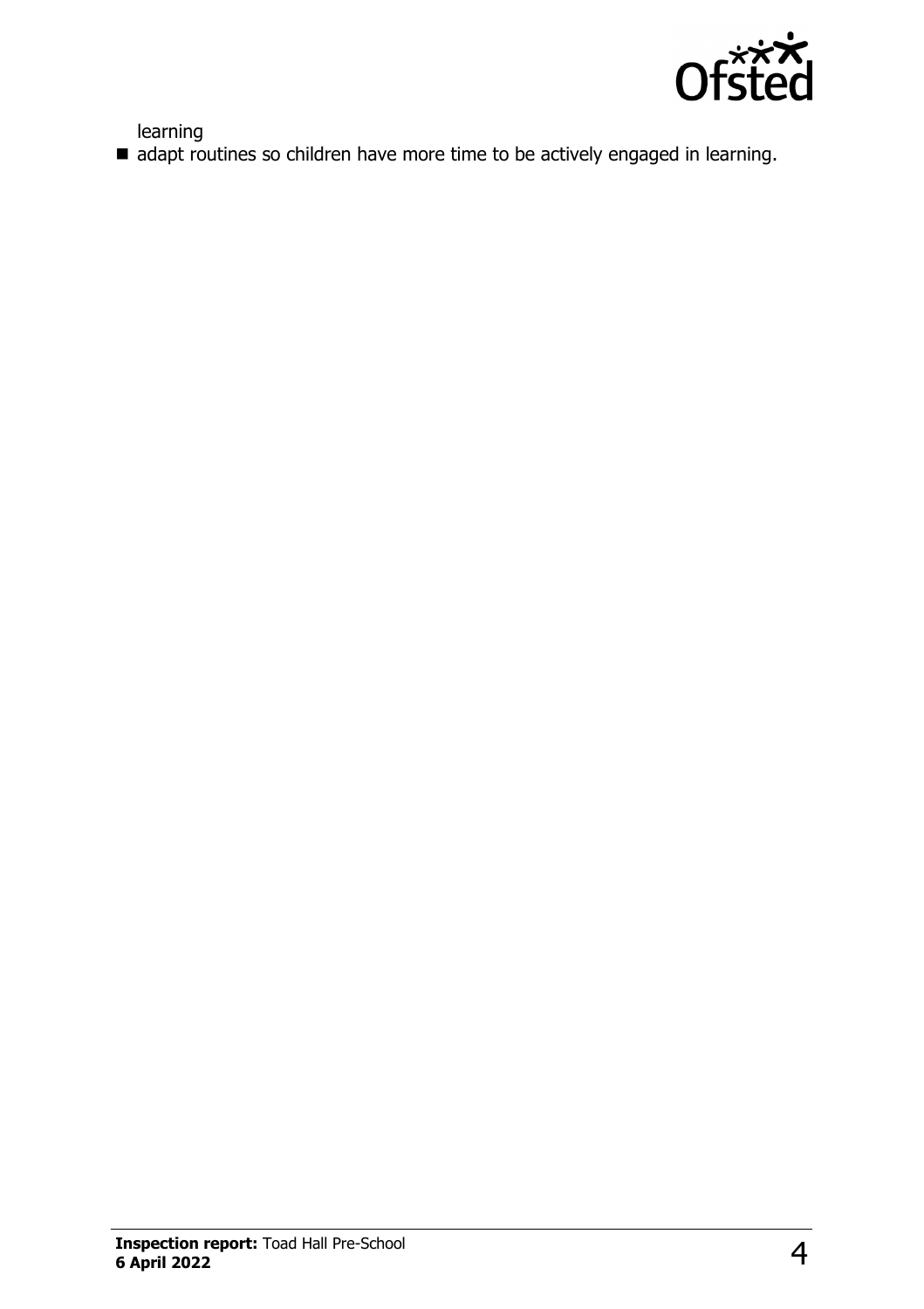

| <b>Setting details</b>                         |                                                                                      |
|------------------------------------------------|--------------------------------------------------------------------------------------|
| Unique reference number                        | 117243                                                                               |
| <b>Local authority</b>                         | Plymouth                                                                             |
| <b>Inspection number</b>                       | 10125939                                                                             |
| <b>Type of provision</b>                       | Childcare on non-domestic premises                                                   |
| <b>Registers</b>                               | Early Years Register, Compulsory Childcare<br>Register, Voluntary Childcare Register |
| Day care type                                  | Full day care                                                                        |
| Age range of children at time of<br>inspection | $3$ to 4                                                                             |
| <b>Total number of places</b>                  | 26                                                                                   |
| Number of children on roll                     | 41                                                                                   |
| Name of registered person                      | <b>Toadhall Pre-School Committee</b>                                                 |
| Registered person unique<br>reference number   | RP517720                                                                             |
| Telephone number                               | 01752 225102 or 0771 2263412                                                         |
| Date of previous inspection                    | 19 June 2015                                                                         |

## **Information about this early years setting**

Toad Hall Pre-School registered in 1997. The pre-school opens Monday to Friday. Morning sessions operate between 9.10am to 11.40am and the lunch club from 11.40am to 12.40pm. Afternoon sessions start at 12.40pm until 3.10pm, during term time only. The pre-school receives free early education funding for children aged three and four years. There are 11 staff employed to work with the children, all of whom hold early years qualifications between level 3 and level 6.

## **Information about this inspection**

**Inspector** Joanne Steward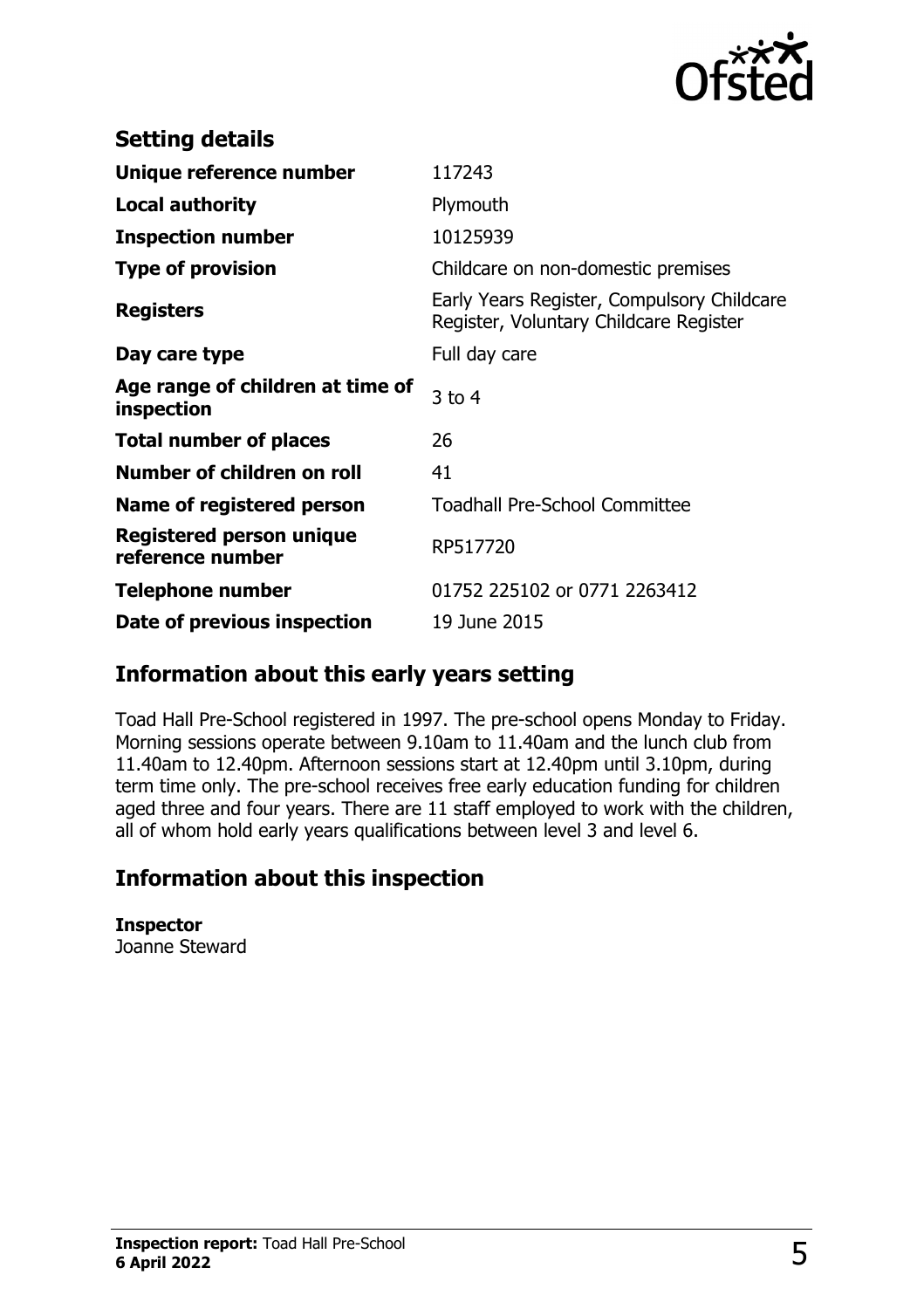

#### **Inspection activities**

- $\blacksquare$  This was the first routine inspection the pre-school received since the COVID-19 pandemic began. The inspector discussed the impact of the pandemic with the provider and has taken that into account in their evaluation of the provider.
- $\blacksquare$  The manager and the inspector completed a learning walk together and discussed the early years curriculum.
- $\blacksquare$  The inspector spoke to children to find out about their time at the pre-school.
- The inspector spoke to the nominated individual about her role in the pre-
- school. The inspector also spoke to parents to gain their views of the pre-school.
- $\blacksquare$  The manager and the inspector carried out a joint observation together.
- $\blacksquare$  The inspector observed the quality of education being provided indoors and outdoors, and assessed the impact that this was having on children's learning.

We carried out this inspection under sections 49 and 50 of the Childcare Act 2006 on the quality and standards of provision that is registered on the Early Years Register. The registered person must ensure that this provision complies with the statutory framework for children's learning, development and care, known as the early years foundation stage.

If you are not happy with the inspection or the report, you can [complain to Ofsted](http://www.gov.uk/complain-ofsted-report).